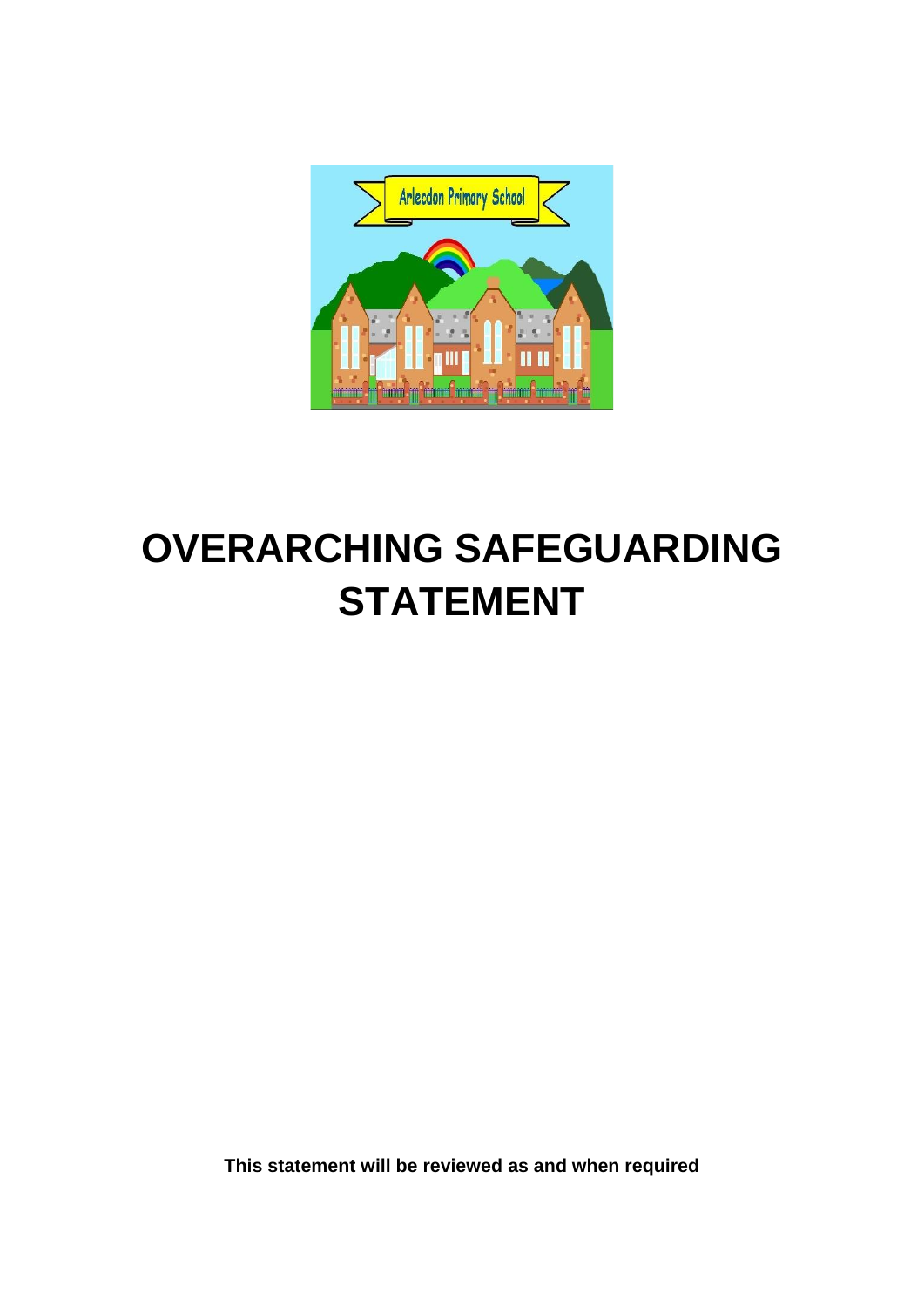# **INTRODUCTION**

This Safeguarding Statement has been developed in accordance with the principles established by the Children Acts 1989 and 2004 and related guidance. This includes the DfE statutory quidance [Keeping Children Safe in Education;](https://www.gov.uk/government/publications/keeping-children-safe-in-education--2) the DfE revised Statutory Framework [for Early Years Foundation Stage](https://www.gov.uk/government/publications/early-years-foundation-stage-framework--2) and [Working Together to](https://www.gov.uk/government/publications/working-together-to-safeguard-children--2) Safeguard Children. The school will also refer to and follow the guidance and procedures developed by the Cumbria Safeguarding Children Partnership (CSCP).

Because of our close day to day contact with children, education staff have a crucial role to play in helping to promote safety, reduce risks and to identify welfare concerns and indicators of possible abuse and neglect at an early stage*.*

The local governing board and staff of Arlecdon Primary School (hereinafter referred to as 'the school') take seriously our responsibility under Section 175 Education Act 2002 (Section 157 for independent schools) to safeguard and promote the welfare of our pupils, to minimise risk and to work together with other agencies to ensure adequate arrangements are in place within our school to identify, assess, and support those children who are suffering harm and to keep them safe and secure whilst in our care.

Our Statement and supporting policies and procedures relate to all members of the school community including pupils, staff, governors, visitors/contractors, volunteers and trainees working within the school. It is fully incorporated into the whole school ethos and is underpinned throughout the teaching of the curriculum, within PHSE and within the safety of the physical environment provided for the pupils.

### **DEFINITION OF SAFEGUARDING**

The statutory guidance ['Working together to Safeguard Children'](https://www.gov.uk/government/publications/working-together-to-safeguard-children--2) defines the term Safeguarding as "protecting children from maltreatment; preventing impairment of children's mental and physical health or development; ensuring that children are growing up in circumstances consistent with the provision of safe and effective care and taking action to enable all children to have the best outcomes".

Safeguarding is not just about protecting children from deliberate harm. It relates to aspects of school life including pupils' health, safety and wellbeing including their mental health; managing behaviour and the use of reasonable force; meeting the needs of pupils with medical conditions; meeting the needs of children who have special educational needs and/or disabilities; providing first aid; educational visits; intimate care and emotional wellbeing; online safety and associated issues; and appropriate arrangements to ensure school security, taking into account the local context.

It includes issues for schools such as neglect; physical abuse; sexual and emotional abuse; face to face, prejudice-based and discriminatory bullying; racial, disability, and homophobic or transphobic abuse; risks linked to using technology and social media, including cyber/online bullying, the risks of being groomed online for exploitation or radicalisation, and risks of accessing and generating inappropriate content e.g. sexting; peer on peer/child on child abuse (such as sexual violence and sexual harassment between children); gender-based violence/violence against women and girls; radicalisation and/or extremist behaviour; children missing education; child sexual exploitation and trafficking; child criminal exploitation including county lines; teenage relationship abuse; substance misuse; issues that may be specific to a local area or population, for example gang activity and youth violence; and particular issues affecting children including domestic violence, homelessness, so-called honour-based abuse (female genital mutilation, forced marriage, breast ironing etc.); fabricated or induced illness and poor parenting, particularly in relation to young children.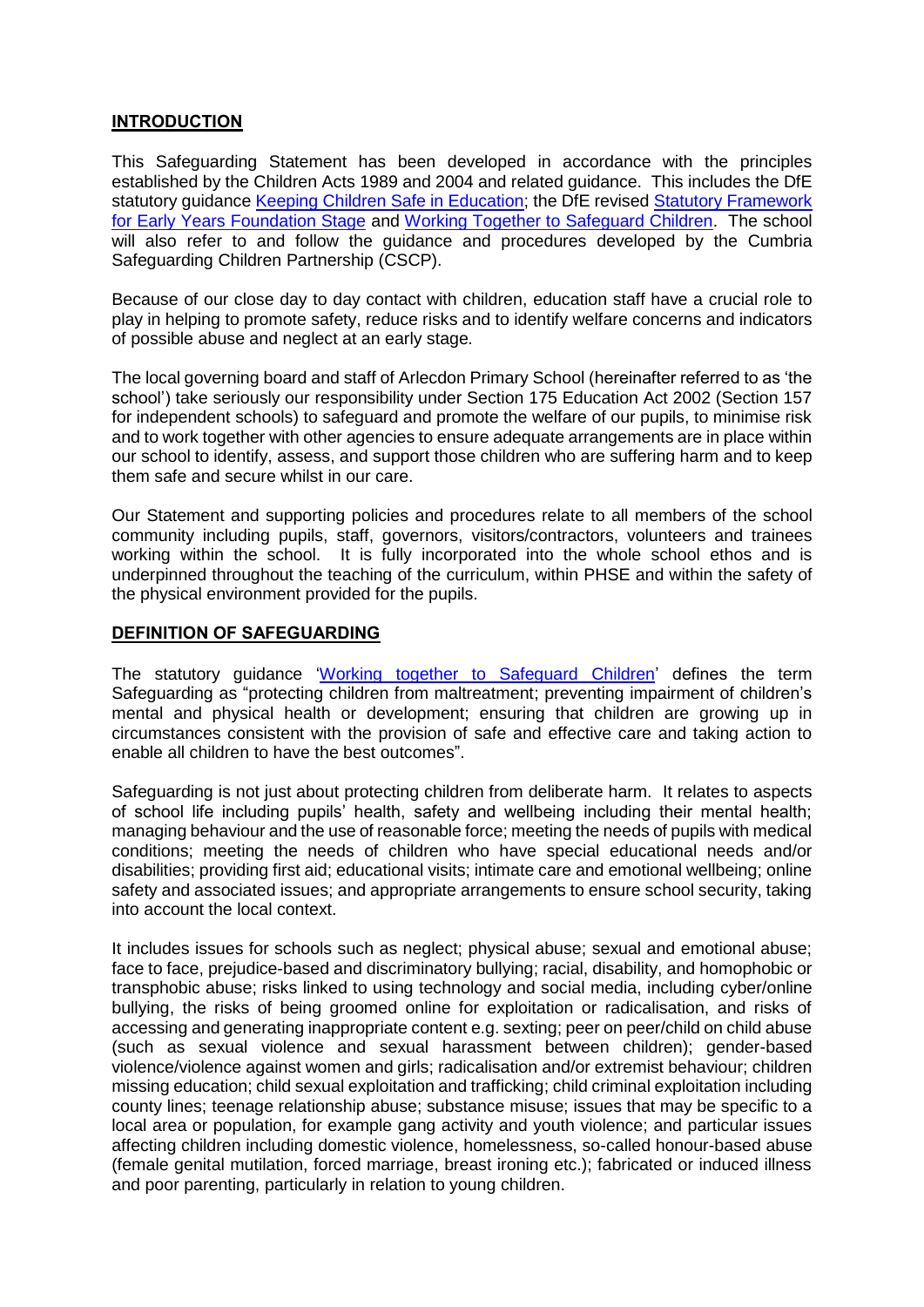This Safeguarding Statement should therefore be read and understood alongside other school Policies and procedures which fall under the safeguarding 'umbrella' as listed at the end of this document. Related policies and procedures can be found on the school network in the policies folder. Some are also available to access via the school website or on request.

All relevant Policies and supporting procedures will be reviewed in accordance with the latest DfE Guidance by the local governing board (or the persons nominated by them to approve such documents) that has responsibility for oversight of school safeguarding and child protection systems. The Designated Safeguarding Lead (DSL) will ensure regular reporting on safeguarding activity and systems in school to the local governing board. The local governing board will not receive details of individual pupil situations or identifying features of families as part of their oversight responsibility. The Chair of Governors will liaise with the Designated Officer(s) from the Local Authority and partner agencies in the event of a concern/allegation made against the Head teacher or in a situation where there is a conflict of interest in reporting the matter to the Head teacher. There is also a nominated governor who will take leadership responsibility for the setting's safeguarding arrangements.

Our school is a community and all those directly connected (staff, governors, volunteers, parents, families and pupils) have an essential role to play in making it safe and secure. We welcome suggestions and comments from all these stakeholders contributing to this process.

# **ETHOS**

The school recognises the importance of providing an ethos and environment that will help children to feel safe, secure and respected; encourage them to talk openly; and enable them to feel confident that they will be listened to.

The school will endeavour to support the welfare and safety of all pupils through:

- maintaining children's overall wellbeing as our paramount concern;
- ensuring the content of the curriculum includes social and emotional aspects of learning;
- developing and implementing procedures for tackling bullying (including face to face, prejudice-based, discriminatory and cyber bullying); racist abuse and harassment and ensuring these are included for discussion in the curriculum;
- ensuring that all aspects of child protection are included in the curriculum to help children stay safe; to understand what constitutes a healthy relationship both online and offline and to recognise when they don't feel safe;
- the provision of suitable support and guidance so that pupils have a range of appropriate adults to approach if they are in difficulty;
- promoting a culture and environment of openness, trust and transparency so that both children and staff feel comfortable to discuss matters of concern both within, and where appropriate, outside the school which may have implications for the safeguarding and welfare of children; where pupils can develop a sense of being valued and heard and where opposing issues and ideologies can be discussed in a controlled manner;
- working with parents to build an understanding of the school's responsibility to ensure the welfare of all children including the need for referral to other agencies in some situations;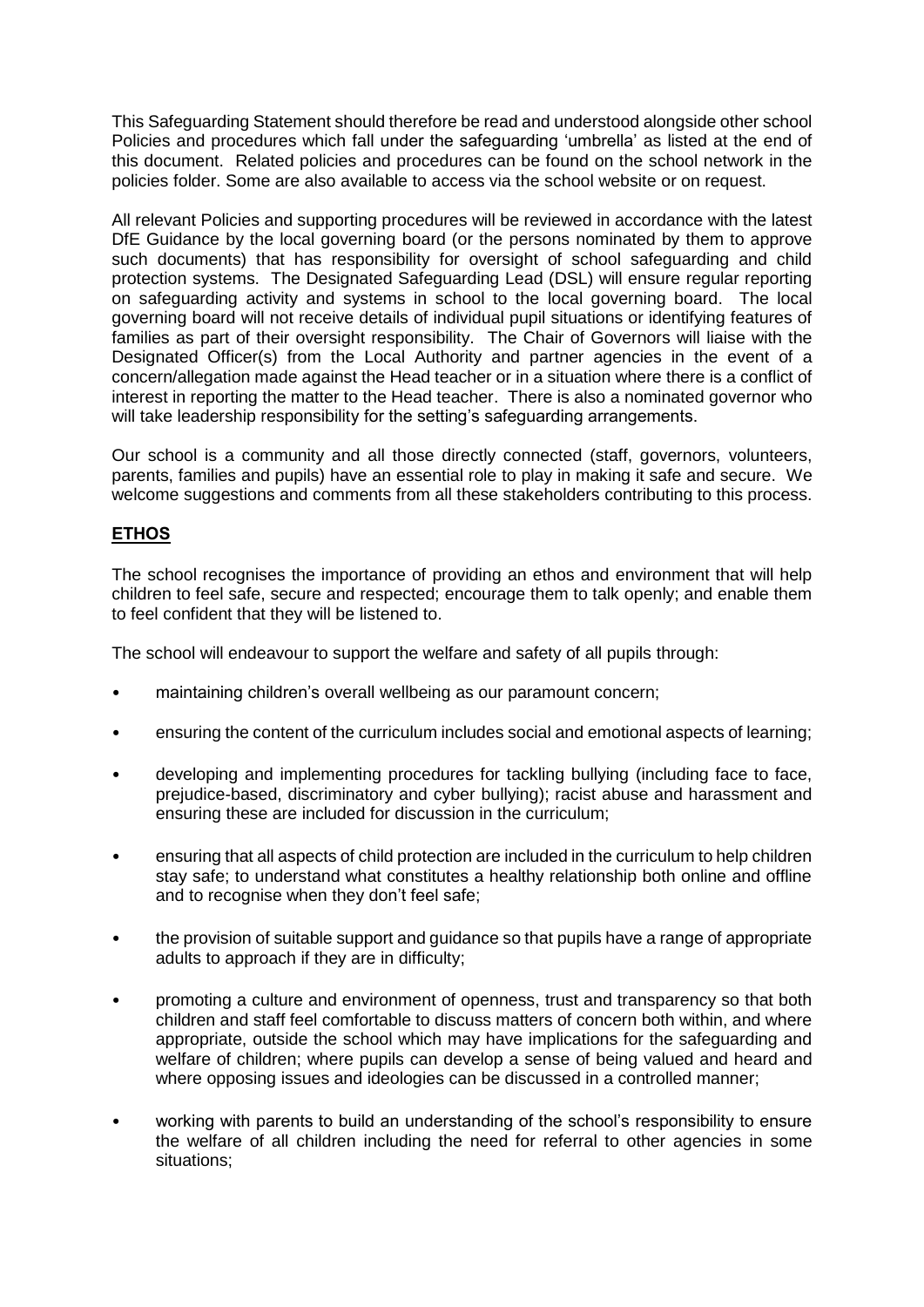- ensuring all staff (and, where appropriate, other adults) can recognise the signs and symptoms of abuse through ongoing training and support and are aware of the school's procedures for reporting concerns, lines of communication and whistleblowing procedures;
- promoting their spiritual, moral, social and cultural development and, within this, the concept and inclusion of fundamental British values;
- ensuring that staff and other adults are aware of the role of the Designated Safeguarding Lead;
- provision of training for staff/governors which will be updated regularly and inclusion of child protection and other safeguarding issues in the induction of new staff and other adults/governors;
- ensuring we practice safe recruitment in checking the suitability of staff, governors and other adults including volunteers to work with children;
- monitoring children who have been identified as having welfare or protection concerns, particularly those who are identified as 'carers' and those looked after and previously looked after by the Local Authority;
- keeping robust confidential records which are stored securely and shared appropriately with other professionals;
- ensuring we have adequate and appropriate procedures in place for responding to children missing education whether as a one-off occasion or persistent absenteeism;
- having arrangements in place to support children with special educational needs, disabilities (SEND) or other health conditions having regard to the [Special Educational](https://www.gov.uk/government/publications/send-code-of-practice-0-to-25)  [Needs and Disabilities \(SEND\) Code of Practice](https://www.gov.uk/government/publications/send-code-of-practice-0-to-25) and have identified a member of staff to act as Special Educational Needs Co-ordinator (SENCO);
- developing effective and supportive liaison with other agencies;
- implementation of documented safeguarding and health and safety policies and procedures including the organisation and arrangements for maintaining the health, safety and welfare of all those involved with the school, including pupils, which include:
	- assessing risks to children and developing and implementing effective controls to prevent accidents, incidents and infectious diseases;
	- ensuring there is sufficient first aid provision in the form of equipment and appropriately trained staff both in school, extended school sessions and on educational visits;
	- ensuring that procedures in line with OEAP National Guidance <http://oeapng.info/> are followed and implemented in relation to learning outside the classroom/educational visits including the need for adequate planning, supervision and risk assessment;
	- ensuring a clear Policy and procedures on supporting pupils with medical conditions is implemented to meet the needs of pupils with short or long-term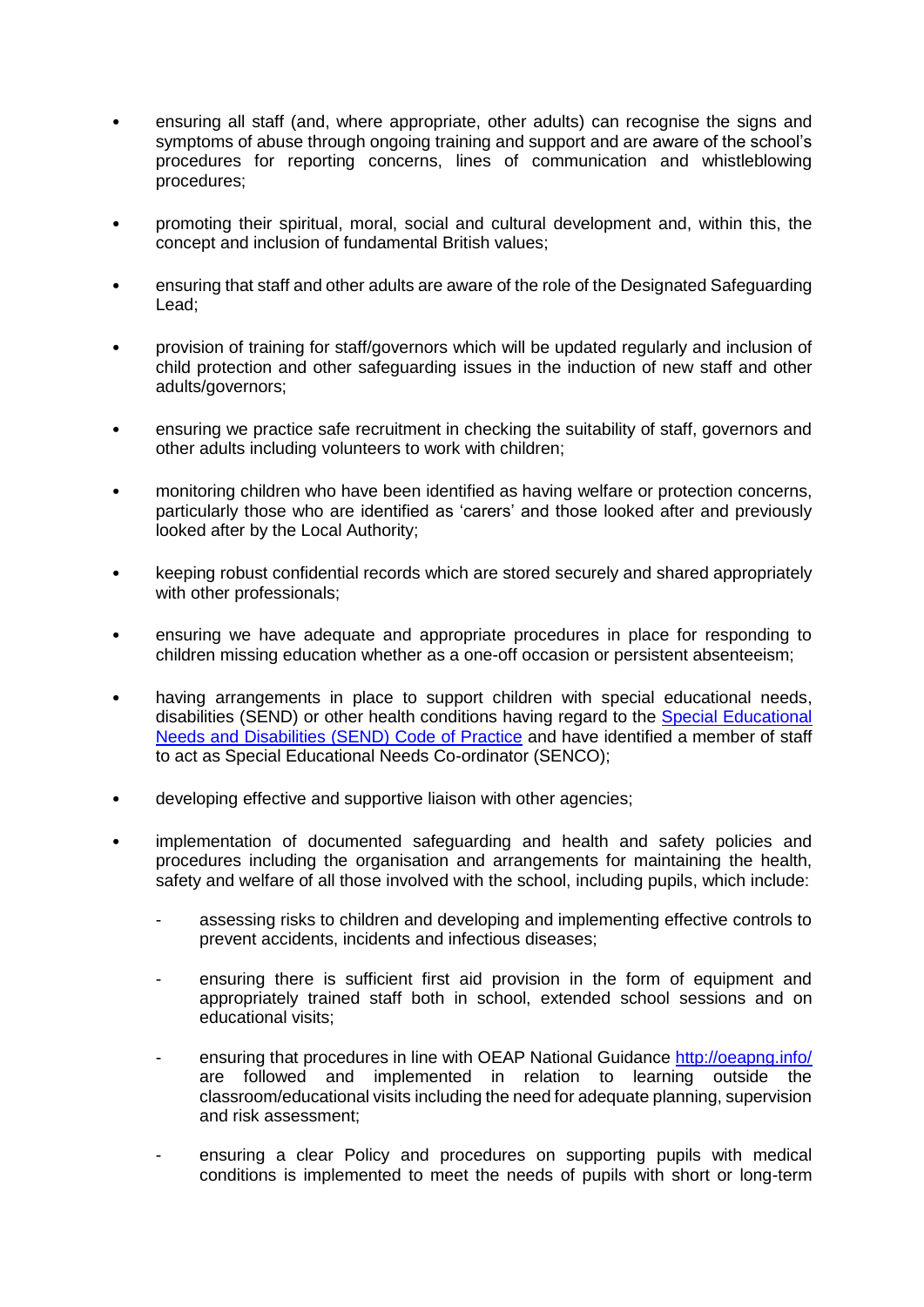medical needs and medication is only administered in accordance with school Policy and procedures and the DfE statutory guidance Supporting Pupils with Medical [Conditions;](https://www.gov.uk/government/publications/supporting-pupils-at-school-with-medical-conditions--3)

- ensuring staff and other adults are familiar with the protocols for intimate care and maintaining dignity in line with school procedures;
- ensuring staff, pupils and parents are familiar with the Child on child/Peer on peer abuse procedures and the Whole School Behaviour Policy and procedures which include the use of discipline, sanctions and rewards and which also focus on preventing and reacting to cases of bullying and cyberbullying both during and outside the school day;
- ensuring staff are aware of the definition of reasonable force, when this can be used and that sufficient staff have been trained in de-escalation and positive handling techniques:
- ensuring accidents are recorded, reported and investigated where necessary to prevent similar incidents from occurring;

# **IN RELATION TO EYFS PUPILS**

- ensuring there is at least one person who has a current paediatric first aid certificate on the premises and available when EYFS pupils are present and must accompany children on outings *(we will choose training providers with a nationally approved and accredited first aid qualification or one that is a member of a trade body with an approval and monitoring scheme and training will cover the course content as for St John Ambulance or Red Cross paediatric first aid training and be renewed every three years);*
- keeping a written record of accidents or injuries and first aid treatment and informing parents of any accident or injury sustained by the child on the same day, or as soon as reasonably practicable, of any first aid treatment given;
- notifying local child protection agencies of any serious accident or injury to, or the death of, any child whilst in our care, and must act on any advice provided by those agencies;
- ensuring that any confirmed cases of coronavirus (Covid-19) in the setting (either child or staff member), and if the setting is advised to close as a result, is swiftly reported to Ofsted through the usual notification channels.
	- inspection and maintenance of the grounds including trees and physical site security measures to safeguard pupils, staff and any other users of premises;
	- inspection and maintenance of equipment, machinery and services in line with current legislation and manufacturer's instructions by competent persons with records held in the School Buildings Register;
	- ensuring staff, and where relevant, other adults receive adequate induction and regular training and instruction in subjects which maintain the health, safety and welfare of themselves and others (including children) such as safeguarding and child protection; first aid, manual handling, moving and handling pupils, positive handling, food hygiene, use of machinery, safe use of hazardous substances, physical education, educational visits, fire safety, risk assessments etc.;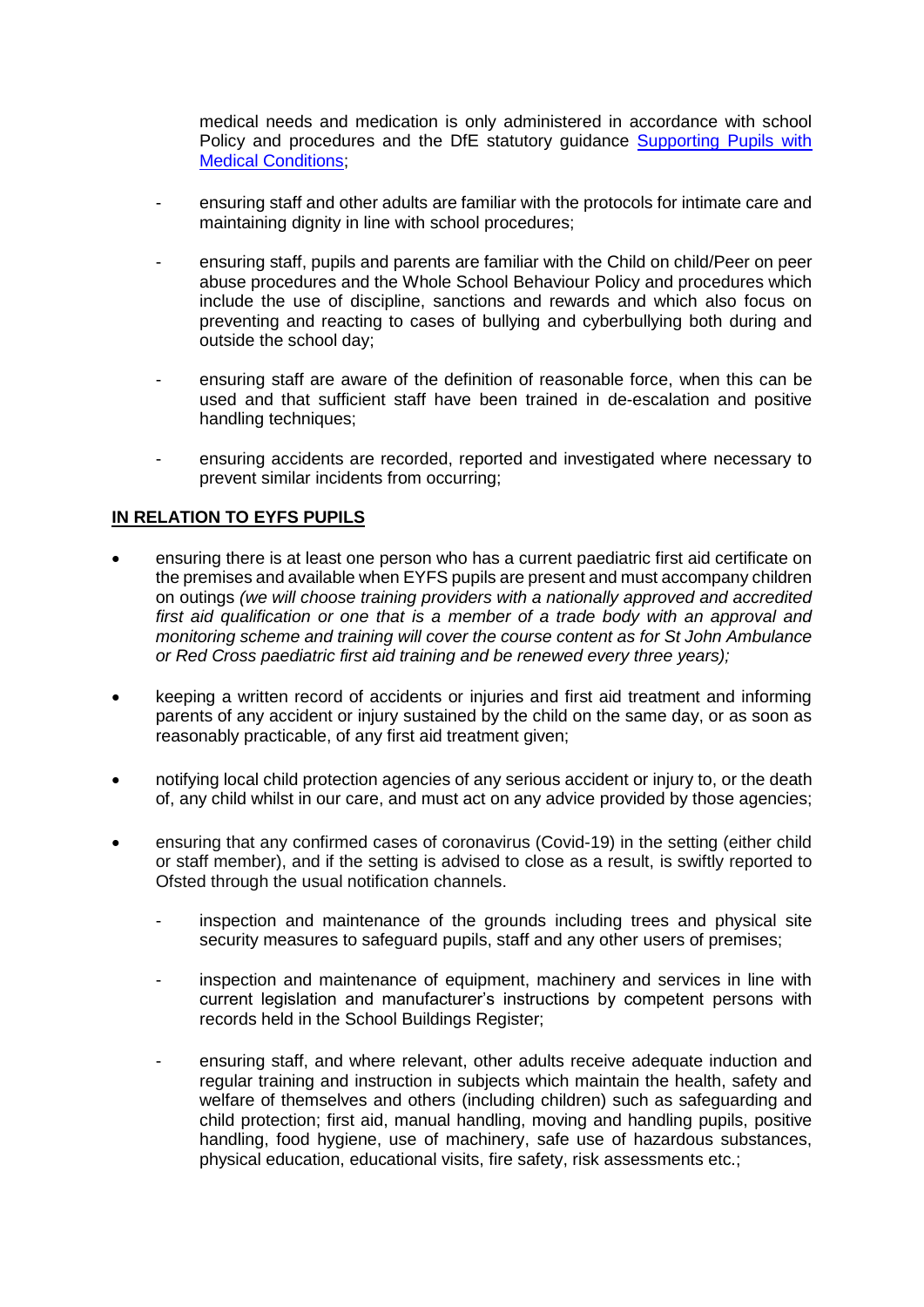- staff and children receive regular instruction in fire safety and participate in regular fire drills/practices;
- ensuring hazardous substances including asbestos containing materials, radon and water hygiene (legionella) risks are managed in line with relevant legislation;
- ensuring meals, snacks and drinks provided to children are healthy, balanced and nutritious and ensuring fresh drinking water is always available;
- obtaining information before a child starts school about any special dietary requirements, food allergies and special health requirements, and ensuring all relevant personnel are aware of these;
- ensuring there are suitable facilities for the hygienic preparation of food and ensuring that those responsible for preparing and handling food are competent to do so;
- securely maintaining pupil data, including digital images in line with the Data Protection Act 2018/UK General Data Protection Regulations (UK GDPR) and school procedures;
- ensuring appropriate online safety protocols are in place including Acceptable Use Agreements for pupils, staff and governors;
- ensuring appropriate monitoring and filtering protocols are in place to provide the highest levels of online safety to both pupils and staff;
- including online, internet and communication safety in the curriculum in line with school Policy and procedures to enable children to access technology safely;
- ensuring that the use of mobile technologies (including phones and cameras and smart watches) by pupils, staff and others is managed effectively in line with school Policy and procedures are in place to prevent and manage instances of cyberbullying and sexting both during and beyond the school day;
- ensuring children are adequately supervised during the school day (including break times and before and after school), extended school sessions and on off site visits;
- ensuring there is adequate pedestrian-vehicle separation on school grounds;
- ensuring only local transport, where seat belts are fitted, is hired and ensuring children wear the seatbelts;
- ensuring appropriate child restraints are used in private vehicles transporting pupils on behalf of the school;
- ensuring vehicles in which children are being transported, and the driver of those vehicles, are adequately insured;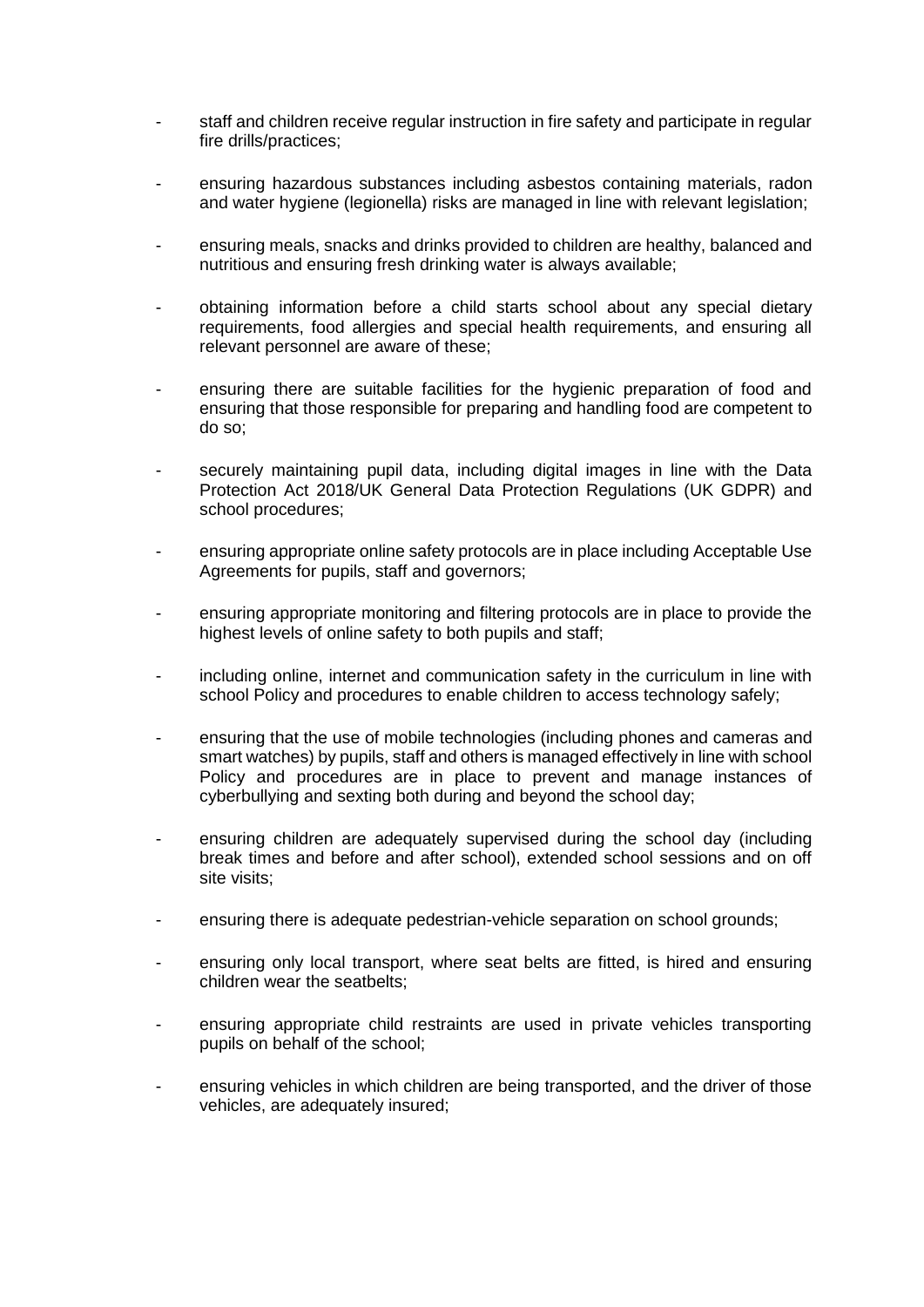- ensuring we only release children into the care of individuals who have been notified to us by the parent, and will ensure that children do not leave the premises unsupervised;
- in line with our security risk assessment, ensuring we take all reasonable steps to prevent unauthorised persons entering the premises and appropriately challenge those we do not recognise;
- ensuring the dangers of the sun form part of the PSHE/science curriculum; parents are informed of school sun safety procedures and staff are proactive in sun safety measures.

# **PARTNERSHIPS WITH OTHERS**

Schools do not operate in isolation. The welfare of children is the corporate responsibility of the entire Local Authority, working in partnership with other public agencies, the voluntary sector and service users and carers. All Local Authority services have an impact on the lives of children and families, and Local Authorities have a particular responsibility towards children and families most at risk of social exclusion.

The school recognises that it is essential to establish positive and effective working relationships with other agencies. Professionals can only work together to safeguard children if there is an exchange of relevant information between them. The school follows LA interagency safeguarding procedures (as endorsed by the Cumbria Safeguarding Children Partnership), will work within the Cumbria SCP Multi-agency Thresholds Guidance and has links with the Local Authority, the Clinical Commissioning group for the area, the local Police, Children's Centres and the Education Social Care Service.

We recognise the importance of information sharing between professionals and local agencies and take account of guidance issued in [Working together to safeguard children;](https://www.gov.uk/government/publications/working-together-to-safeguard-children--2) [Information](https://www.gov.uk/government/publications/safeguarding-practitioners-information-sharing-advice)  [sharing: Advice for practitioners providing safeguarding services to children, young people,](https://www.gov.uk/government/publications/safeguarding-practitioners-information-sharing-advice)  [parents and carers](https://www.gov.uk/government/publications/safeguarding-practitioners-information-sharing-advice) and the Cumbria SCP [Information Sharing Protocol.](https://cumbriasafeguardingchildren.co.uk/LSCB/professionals/informationsharing.asp?cookies=disable)

Where it is believed that a child is suffering from, or is at risk of, significant harm, we will follow the referral procedures as outlined on the Cumbria SCP website and within the *School Child Protection Policy and procedures*. In other cases where the child or family would benefit from early intervention, we will put in place appropriate 'early help' strategies, working with other agencies as appropriate and where necessary.

### **TRAINING AND SUPPORT**

Our school will ensure that the Designated Safeguarding Lead (DSL) and deputy DSL attend suitable child protection training which is updated every 2 years; all staff including the Head teacher, the designated teacher (looked-after and previously looked-after children), the designated Governor/the local governing board receive safeguarding and child protection training at induction (relevant to their roles) which is updated regularly. In addition, all staff members will receive regular safeguarding and child protection updates (for example, via email, e-bulletins, staff meetings) as required, but at least annually, to provide them with relevant skills and knowledge to safeguard children effectively. All other adults who work in the school and/or with children will undertake appropriate child protection awareness training to equip them to meet their responsibilities for child protection effectively.

The DSL has attended/undertaken Prevent Awareness Training to enable them to provide advice and support to other members of staff on protecting children from the risk of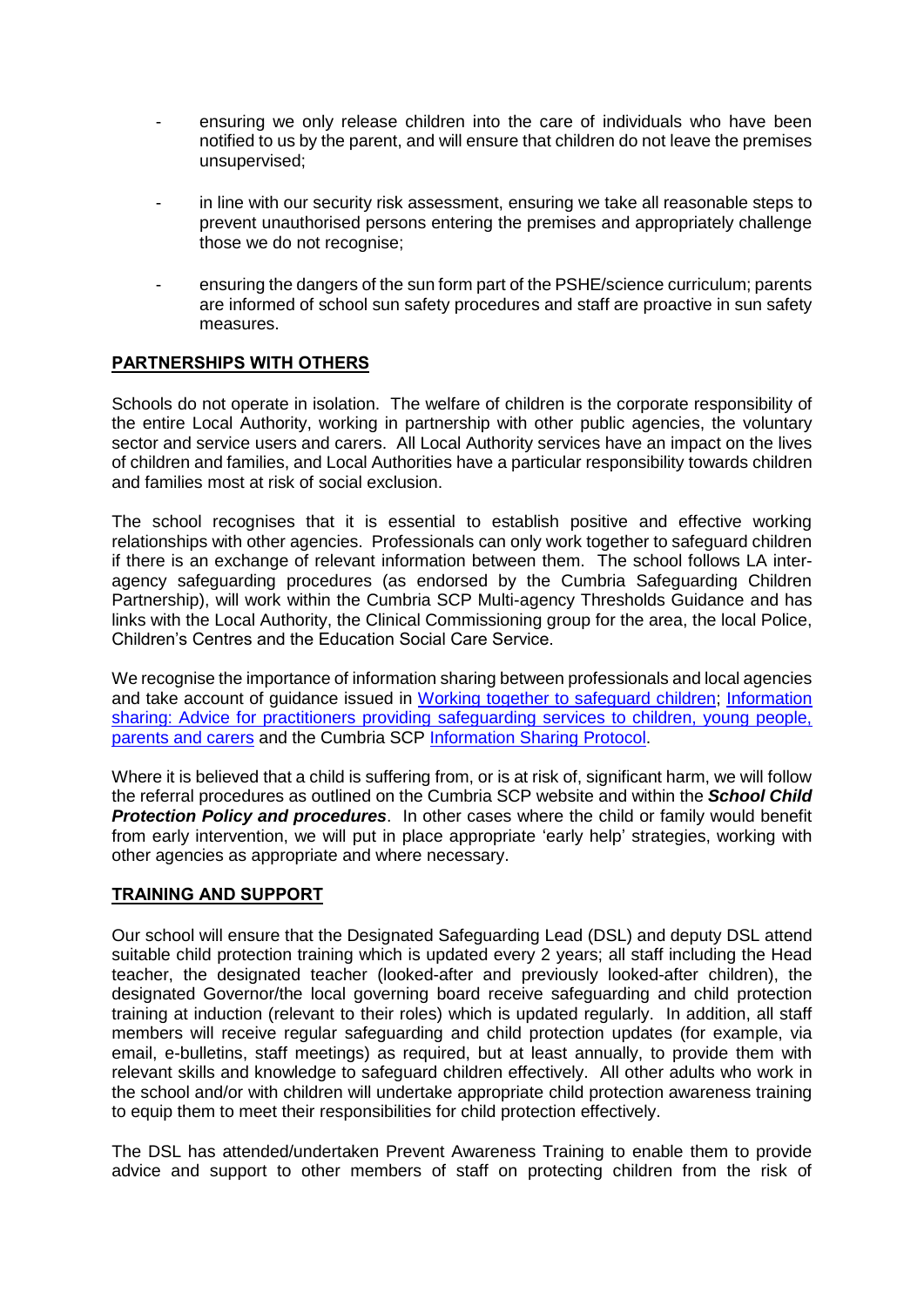radicalisation and extremism. Other staff to receive this training will be determined through risk assessment.

There is a designated Health and Safety Coordinator in school who has received appropriate training in relation to their role e.g. IOSH Managing Safely in Schools training or similar.

There is a Designated Mental Health Lead in school who will work with the DSL when children are identified with mental health concerns.

Although this is now no longer a legal requirement, in accordance with good practice guidelines, there is also a designated Educational Visits Coordinator who has received training and refresher training in planning and managing off-site visits.

There is a staff training plan in place to ensure all relevant staff receive appropriate training as per legislative requirements and good practice to protect both themselves and children. Designated staff training will include for example health and safety induction; first aid; supporting pupils with medical needs including general awareness training; training in the administration of medication and any training regarding complex medical needs of children (from a medical professional as necessary); asbestos management; fire safety; positive handling; moving and handling; minibus driving; risk assessment; food hygiene; safe use of machinery and other training commensurate with the roles and responsibilities of staff.

### **PROFESSIONAL CONFIDENTIALITY**

Our school has a clear confidentiality statement that forms part of the School Child Protection Policy and procedures which is reviewed annually by the local governing board, is discussed with all staff and shared with all working (paid and unpaid) adults within the school.

### **SAFE RECRUITMENT AND SELECTION**

The school pays full regard to the DfE statutory guidance [Keeping Children Safe in Education.](https://www.gov.uk/government/publications/keeping-children-safe-in-education--2) The local governing board will deter and prevent people who pose a risk of harm from working with children by adhering to statutory responsibilities to carry out appropriate checks on staff or others who work (paid or unpaid) unsupervised with children*,* taking proportionate decisions on whether to ask for any checks beyond what is statutorily required and ensuring those without full checks are appropriately supervised. The school has a written Recruitment, Selection and Pre-Employment Vetting Policy and procedures in place. In line with the School Staffing (England) Regulations 2009 the local governing board ensures that at least one person on any appointment panel has attended safer recruitment training.

Further details can be found in the *School Child Protection Policy and procedures and the School Recruitment, Selection and Pre-Employment Vetting Policy and procedures.*

#### **RELATED SCHOOL POLICIES**

*(to be read and followed alongside this document including any related Covid-19 addendums)*

- Child Protection Policy and procedures
- Health and Safety Policy and procedures
- Online Safety Policy and procedures
- Whole School Behaviour Policy including procedures for preventing and dealing with all types of bullying and discrimination, unacceptable behaviour, drug misuse etc.
- Relationships Education, RSE and Health Education Policy and procedures